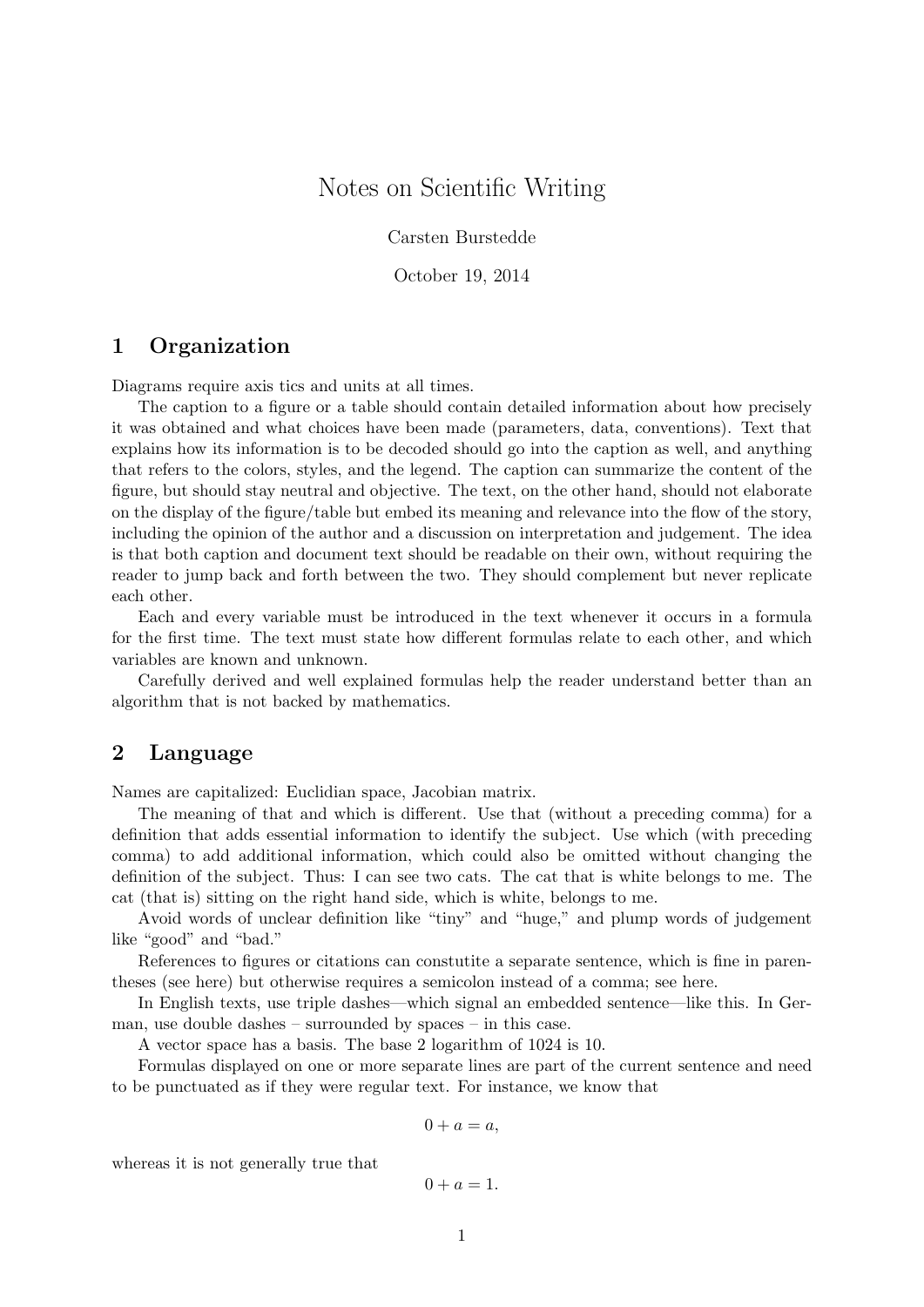## 3  $\text{LFT}_{\text{F}}X$

In LATEX, a trailing dot introduces extra end-of-sentence rubber spacing. This can look extremely ugly, and demonstrates like nothing else that the writer is no LATEX expert. In the middle of a sentence, use for example  $e.g. \setminus$  to achieve regular spacing. Compare e.g. with e.g. with respect to the trailing space: The first one creates too much since it's missing the backslash in the source code.

Spaces after macros are eaten up by LAT<sub>EX</sub>. If required, add a pair of empty braces  $\{\}$  after the macro, as demonstrated here with LATEX as the macro (see the source code).

Mathematical operators should be set in roman font. For the builtin LAT<sub>EX</sub> operators this happens automatically as in  $\cos x$ . If a function is not yet defined, this can be accomplished with the command  $\Delta$  beclareMathOperator from the package amsmath. This looks like  $a = \text{const}$ , span x, or range( $A$ ), for example. This package is recommended in general; see the user guide on the web. There is really no need to use \eqnarray anymore.

Words that are used in math mode, for example as sub- and superscripts, should be set inside the \mathit or \mathrm commands. Otherwise, the individual letters are interpreted as single-letter mathematical variables (like in a long multiplication). Compare for example  $a_{notsonice}$  with  $a_{verynice}$  and  $a_{niceaswell}$ . Another example: *terrible* vs. *better*.

#### Source

```
\documentclass[a4paper,11pt]{article}
```

```
\usepackage[margin=1in]{geometry}
```
\usepackage{amsmath} \usepackage{verbatim}

\title{Notes on Scientific Writing} \author{Carsten Burstedde}

\DeclareMathOperator{\const}{const} \DeclareMathOperator{\range}{range} \DeclareMathOperator{\spann}{span}

\begin{document} \maketitle

\section{Organization}

Diagrams require axis tics and units at all times.

The caption to a figure or a table should contain detailed information about how precisely it was obtained and what choices have been made (parameters, data, conventions). Text that explains how its information is to be decoded should go into the caption as well, and anything that refers to the colors, styles, and the legend. The caption can summarize the content of the figure, but should stay neutral and objective. The text, on the other hand, should not elaborate on the display of the figure/table but embed its meaning and relevance into the flow of the story, including the opinion of the author and a discussion on interpretation and judgement. The idea is that both caption and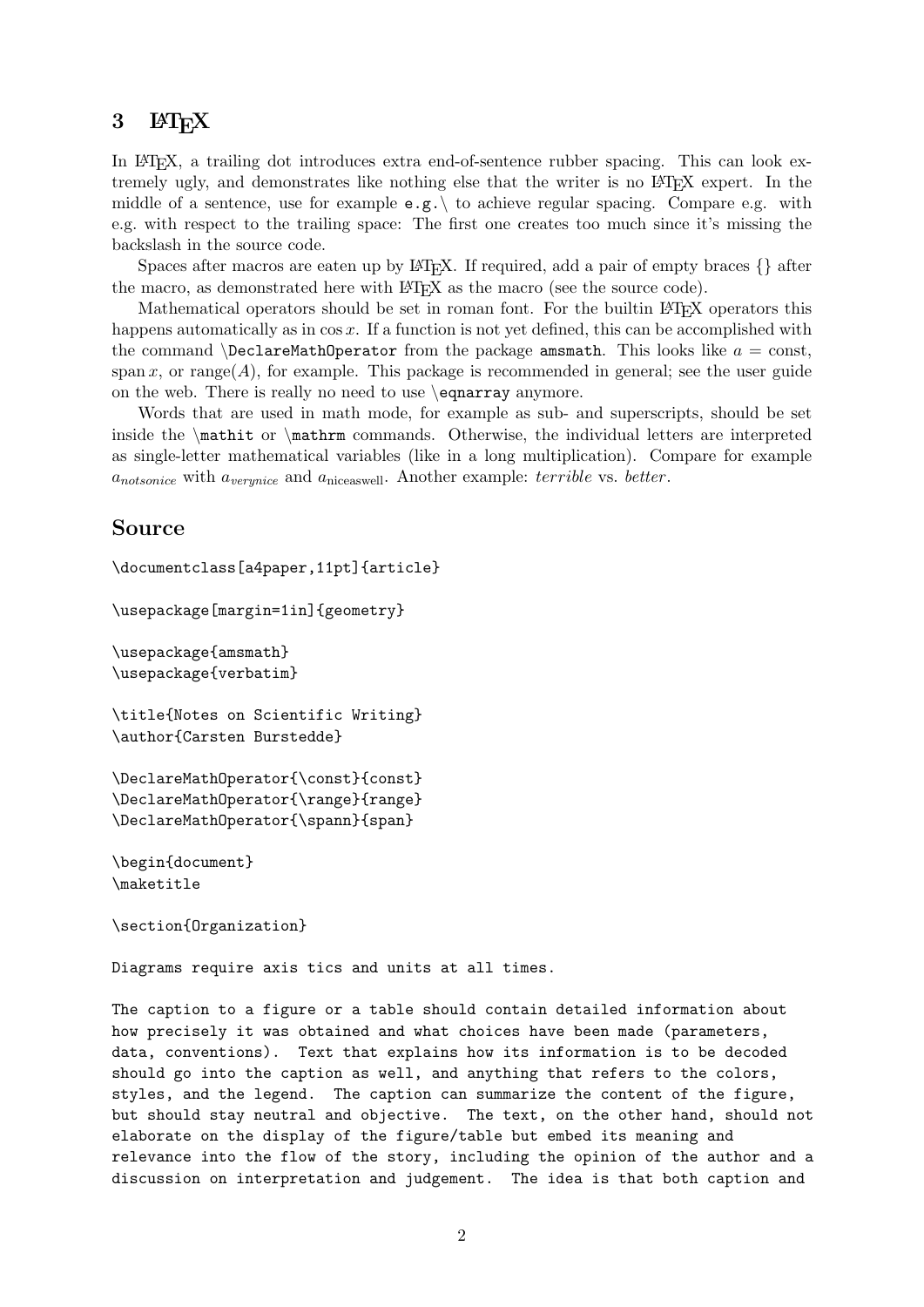document text should be readable on their own, without requiring the reader to jump back and forth between the two. They should complement but never replicate each other.

Each and every variable must be introduced in the text whenever it occurs in a formula for the first time. The text must state how different formulas relate to each other, and which variables are known and unknown.

Carefully derived and well explained formulas help the reader understand better than an algorithm that is not backed by mathematics.

\section{Language}

Names are capitalized: Euclidian space, Jacobian matrix.

The meaning of that and which is different. Use that (without a preceding comma) for a definition that adds essential information to identify the subject. Use which (with preceding comma) to add additional information, which could also be omitted without changing the definition of the subject. Thus: I can see two cats. The cat that is white belongs to me. The cat (that is) sitting on the right hand side, which is white, belongs to me.

Avoid words of unclear definition like ''tiny'' and ''huge,'' and plump words of judgement like ''good'' and ''bad.''

References to figures or citations can constutite a separate sentence, which is fine in parentheses (see here) but otherwise requires a semicolon instead of a comma; see here.

In English texts, use triple dashes---which signal an embedded sentence---like this. In German, use double dashes -- surrounded by spaces -- in this case.

A vector space has a basis. The base 2 logarithm of 1024 is 10.

Formulas displayed on one or more separate lines are part of the current sentence and need to be punctuated as if they were regular text. For instance, we know that \begin{equation\*}  $0 + a = a$ , \end{equation\*} whereas it is not generally true that \begin{equation\*}  $0 + a = 1$ . \end{equation\*}

\section{\LaTeX}

In \LaTeX, a trailing dot introduces extra end-of-sentence rubber spacing. This can look extremely ugly, and demonstrates like nothing else that the writer is no \LaTeX{} expert. In the middle of a sentence, use for example \texttt{e.g.\textbackslash} to achieve regular spacing. Compare e.g. with